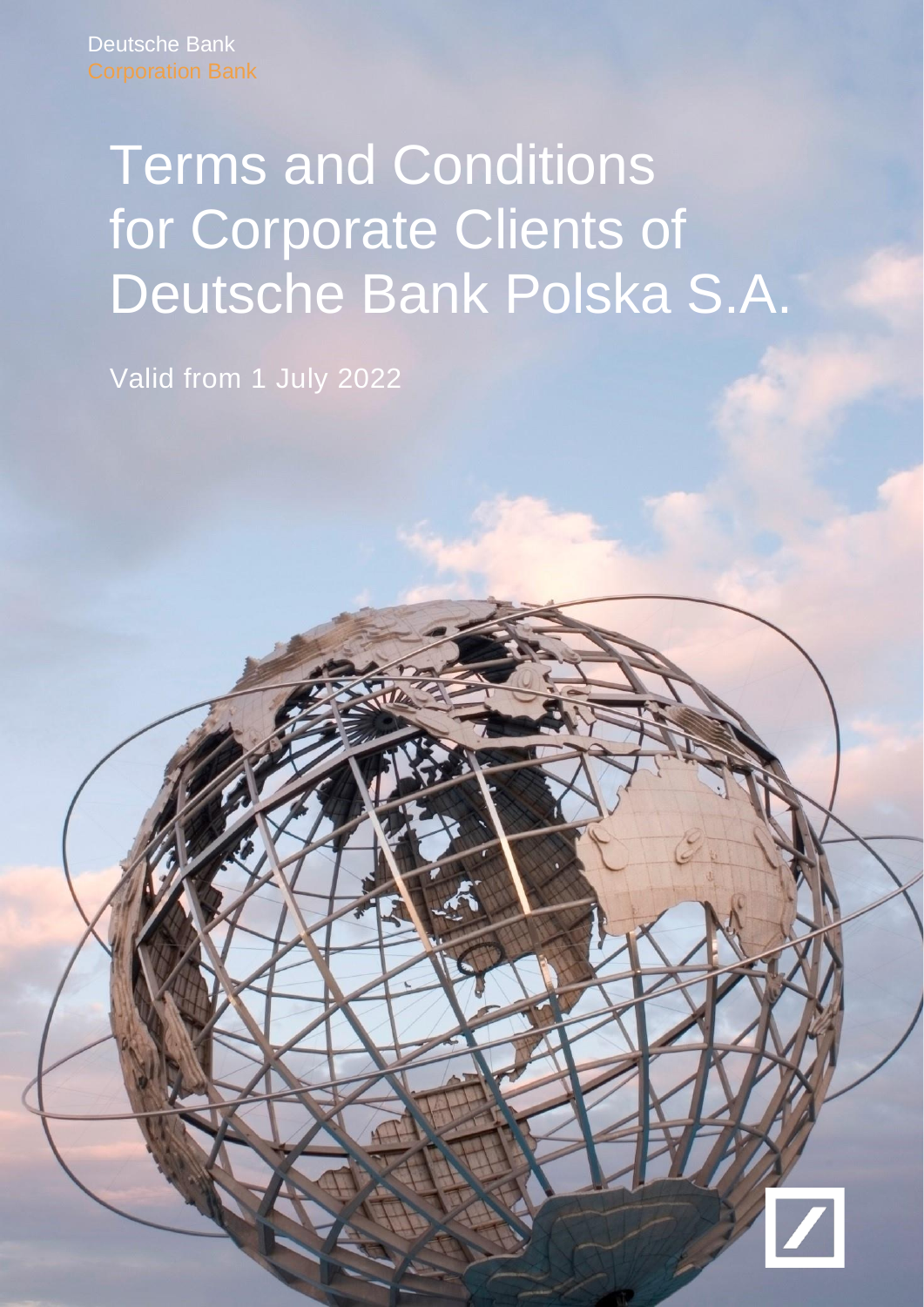# **Corporate Bank**

# <span id="page-1-0"></span>**Contents**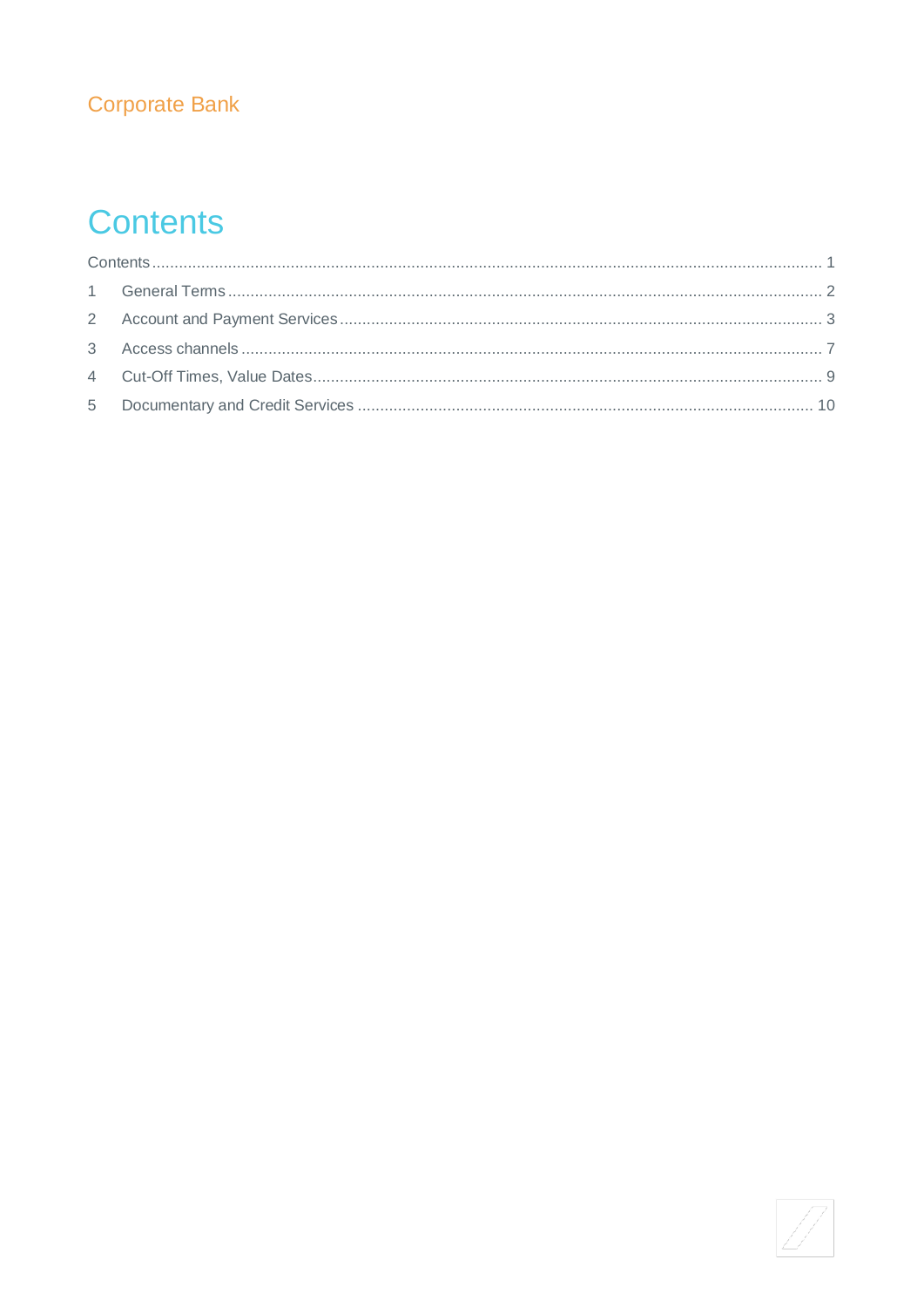# <span id="page-2-0"></span>**General Terms**

- 1. This List of Terms and Conditions provides information about the most important conditions of Deutsche Bank Polska S.A. in the corporate banking business. For services not explicitly listed therein Deutsche Bank Polska S.A. reserves the right to charge an appropriate fee, which - in case no agreement over the fee amount has been made - it deems fair. External costs incurred by Deutsche Bank are generally debited to the client; this includes postage fees. Account relationship is based on the Regulations of Deutsche Bank Polska S.A. on general terms and conditions of rendering banking services for the Corporate Clients, as amended from time to time.
- 2. Deutsche Bank Polska S.A. maintains accounts for corporate clients based on electronic banking only, paper-based transactions will be accepted in exceptional cases and for contingency events only.
- 3. For transactions requiring special services, we further reserve the right to charge increased fees. This List of Terms and Conditions is subject to withdrawal or amendment at any time. The previous List of Terms and Conditions becomes null and void.
- 4. When used in this Pricing Schedule,
	- 'Electronic' shall refer to complete and correctly formatted messages, received electronically (e.g., via file transfer, electronic banking systems and SWIFT) that can be processed electronically without manual intervention; and
	- 'Manual' shall refer to all payment instructions that require a manual intervention.
- 5. All prices in document are quotes as net amounts. Tax may be applied in accordance with valid Goods and Services Tax act.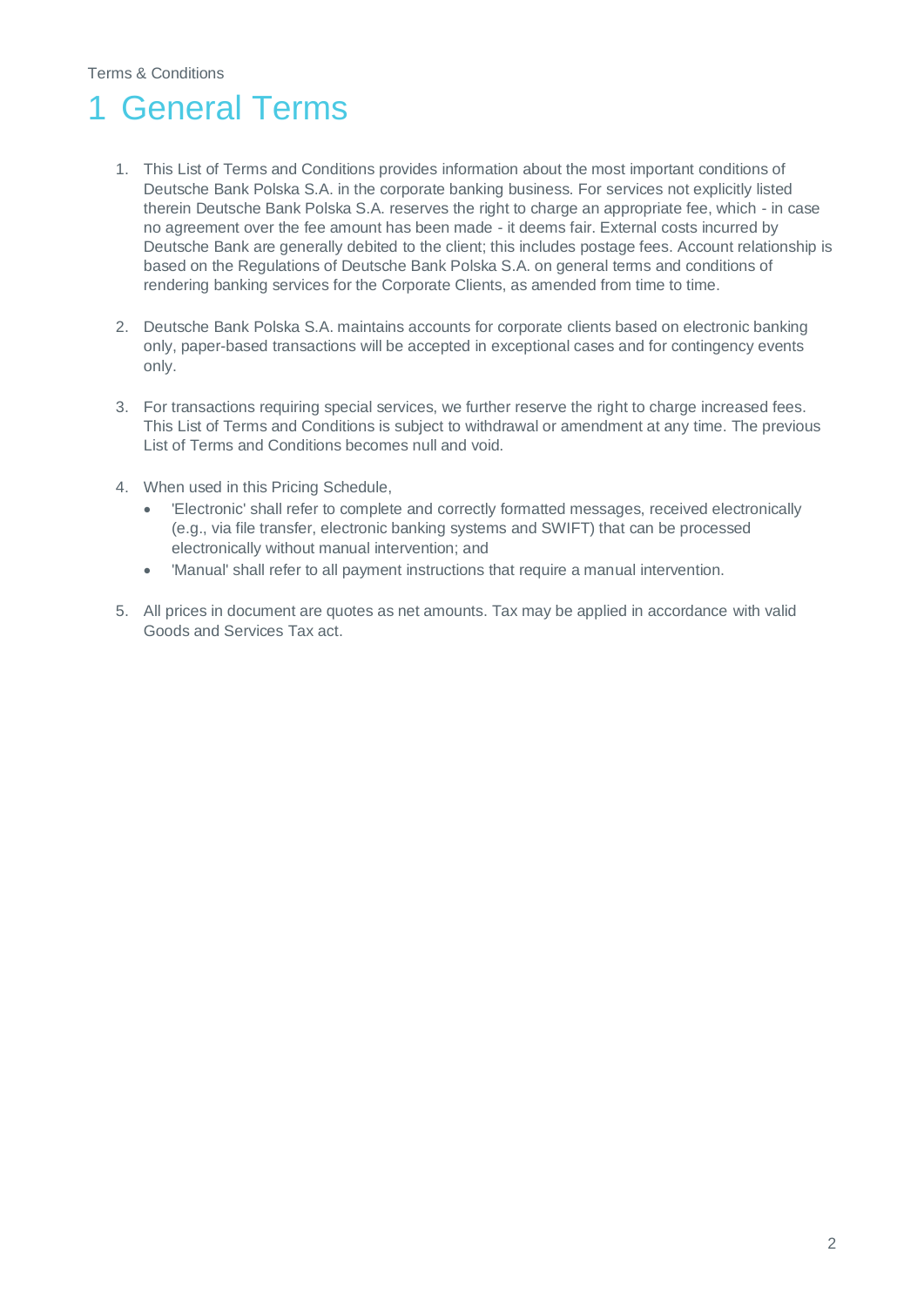# <span id="page-3-0"></span>2 Account and Payment Services

### Account Maintenance

| Service             | <b>Charging Terms</b>  | Price (PLN) |
|---------------------|------------------------|-------------|
| Account Maintenance | Per month, per account | 600.00      |
|                     |                        |             |

### Reporting and integration

### Account Reporting

| <b>Service</b>                  | <b>Description</b>                             | <b>Charging Terms</b>  | Price (PLN)                     |
|---------------------------------|------------------------------------------------|------------------------|---------------------------------|
| End-of-day Account<br>Statement | MT940 / camt.053                               | Per month, per account | free $\prime$<br>$120.00^{(b)}$ |
| Intraday Account<br>Statement   | MT942 / camt.052                               | Per month, per account | free<br>$180.00^{(b)}$          |
| <b>Additional Statement</b>     | camt.054 generated for batch booking           | Per month, per account | 100.00                          |
| <b>VAT Statement</b>            | provided on electronic platform or as PDF file | Per month, per account | 50.00                           |
| Account transaction<br>report   | Local Format (JPK WB)                          | One-Off, per account   | 1.000.00                        |

(a) Provided outside of electronic banking system

(b) Provided outside of electronic banking system or sent more often than every 60 minutes

#### Third Party Reporting (banks and other data aggregators)

| <b>Service</b>                       | <b>Description</b>                                                           | <b>Charging Terms</b>  | Price (PLN) |
|--------------------------------------|------------------------------------------------------------------------------|------------------------|-------------|
| End-of-Day Reporting-<br>Service Fee | Receiving MT940 and making this available via<br>electronic banking services | Per month, per account | 160.00      |
| End-of-Day Reporting-<br>Set-up      | Set-up of MT940 sent to third parties                                        | One-off, per account   | 280.00      |
| End-of-Day Reporting-<br>Service Fee | Sending MT940 end-of-day reporting to third<br>parties                       | Per month, per account | 240.00      |
| Intraday Reporting-<br>Service Fee   | Receiving MT942 and making this available via<br>electronic banking services | Per month, per account | 280.00      |
| Intraday Reporting-<br>Service Fee   | Sending MT942 intraday reporting to third parties                            | Per month, per account | 180.00      |

### Third Party Bank Payments (MT101)

| <b>Service</b>                               | <b>Description</b>                                                                                                                                                                                                | <b>Charging Terms</b> | Price (PLN) |
|----------------------------------------------|-------------------------------------------------------------------------------------------------------------------------------------------------------------------------------------------------------------------|-----------------------|-------------|
| Set-up (New Bank)                            | No bilateral agreement exists between Third<br>Party Bank and Deutsche Bank:<br>Establishment of agreement<br>Administration<br><b>Testing</b>                                                                    | One-off               | 20,000.00   |
| Set-up (Existing Bank,<br>New Location)      | Bilateral agreement exists between Deutsche<br>Bank and Third-Party Bank, but needs to be<br>extended to new Third Party Bank location<br>(branch):<br>Amendment of agreement<br>Administration<br><b>Testing</b> | One-off               | 10,000.00   |
| Set-up (Existing Bank,<br>Existing Location) | Bilateral agreement exists and Third-Party Bank<br>location as well as required transaction type have<br>been tested:<br>Customer specific administration<br><b>Testing</b>                                       | One-off               | 4,000.00    |
| Service Fee                                  | Service Fee for processing SWIFT MT101<br>messages received from / sent to Third Party<br><b>Banks</b>                                                                                                            | Per month             | 320.00      |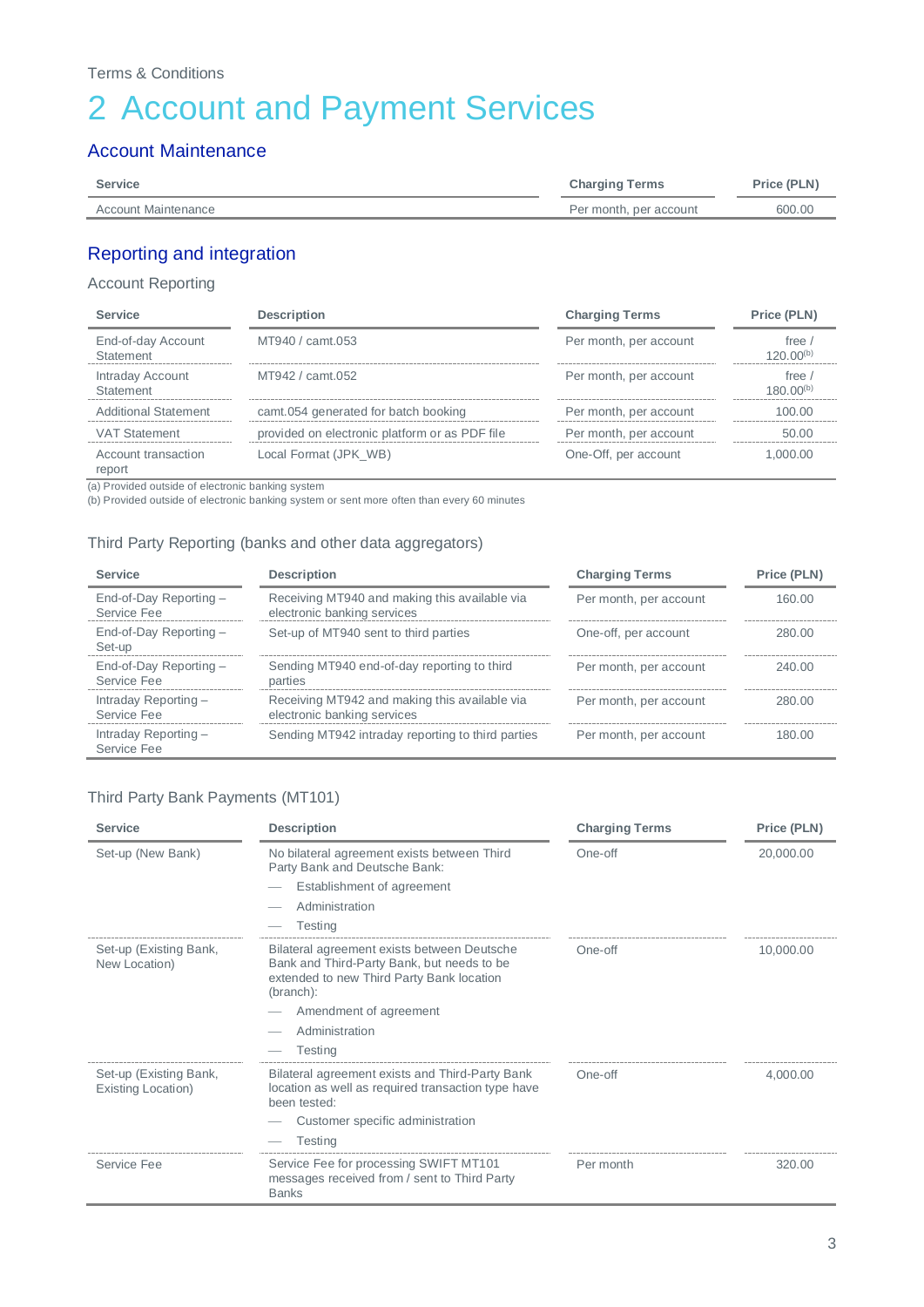### Liquidity Management Services

### Domestic Cash Concentration (within Deutsche Bank)

| <b>Service</b> | <b>Description</b>                                       | <b>Charging Terms</b>  | Price (PLN) |
|----------------|----------------------------------------------------------|------------------------|-------------|
| Set-up         | Set up of cash concentration structure                   | One-off per structure  | 1,200.00    |
| Service Charge | Includes                                                 | Per month, per account | 120.00      |
|                | Calculation of sweep amounts<br>$\overline{\phantom{a}}$ |                        |             |
|                | Execution and posting of sweep<br>_<br>transactions      |                        |             |

#### Cross-Border Cash Concentration (within Deutsche Bank)

| <b>Service</b> | <b>Description</b>                             | <b>Charging Terms</b>  | Price (PLN) |
|----------------|------------------------------------------------|------------------------|-------------|
| Set-up         | Set up of cash concentration structure         | One-off per structure  | 4,000.00    |
| Service Charge | Includes                                       | Per month, per account | 360.00      |
|                | Calculation of sweep amounts                   |                        |             |
|                | Execution and posting of sweep<br>transactions |                        |             |

#### Cash Concentration with Third Party Banks

| <b>Service</b> | <b>Description</b>                                                          | <b>Charging Terms</b>  | Price (PLN) |
|----------------|-----------------------------------------------------------------------------|------------------------|-------------|
| Set-up         | Set up of Cash Concentration with Third Party<br><b>Banks</b>               | One-off, per bank      | 10.000.00   |
| Service Fee    | Service Fee for Cash Concentration with Third<br>Party Banks <sup>(c)</sup> | Per month, per account | 840.00      |

(c) Please note that a transaction fee may be charged by Third Party Bank for transactions into and out of the account. There is no additional per transaction payment or posting fee on Deutsche Bank's side however please note that Third Party Cash Concentration service requires Third Party Reporting and Multibank Payment agreements to be in place.

### Liquidity Management Posting & Reporting

| <b>Service</b>                           | <b>Description</b>                                                                                                                                 | <b>Charging Terms</b> | Price (PLN) |
|------------------------------------------|----------------------------------------------------------------------------------------------------------------------------------------------------|-----------------------|-------------|
| Daily Reporting<br>(db-CashReports)      | Liquidity Overview, Liquidity Report, Cash Pool<br><b>Transactions Report</b>                                                                      | Per month             | 40.00       |
| Periodic Account<br>Settlement Reporting | Inter-Account Settlement Report, Inter-Account<br><b>Settlement Summary Report</b>                                                                 | Per month             | 30.00       |
| Automatic Interest<br>Posting            | Posting of calculated intercompany interest. Flat<br>fee per pool (i.e., per each domestic and cross-<br>border pool within a liquidity structure) | Per month, per pool   | 300.00      |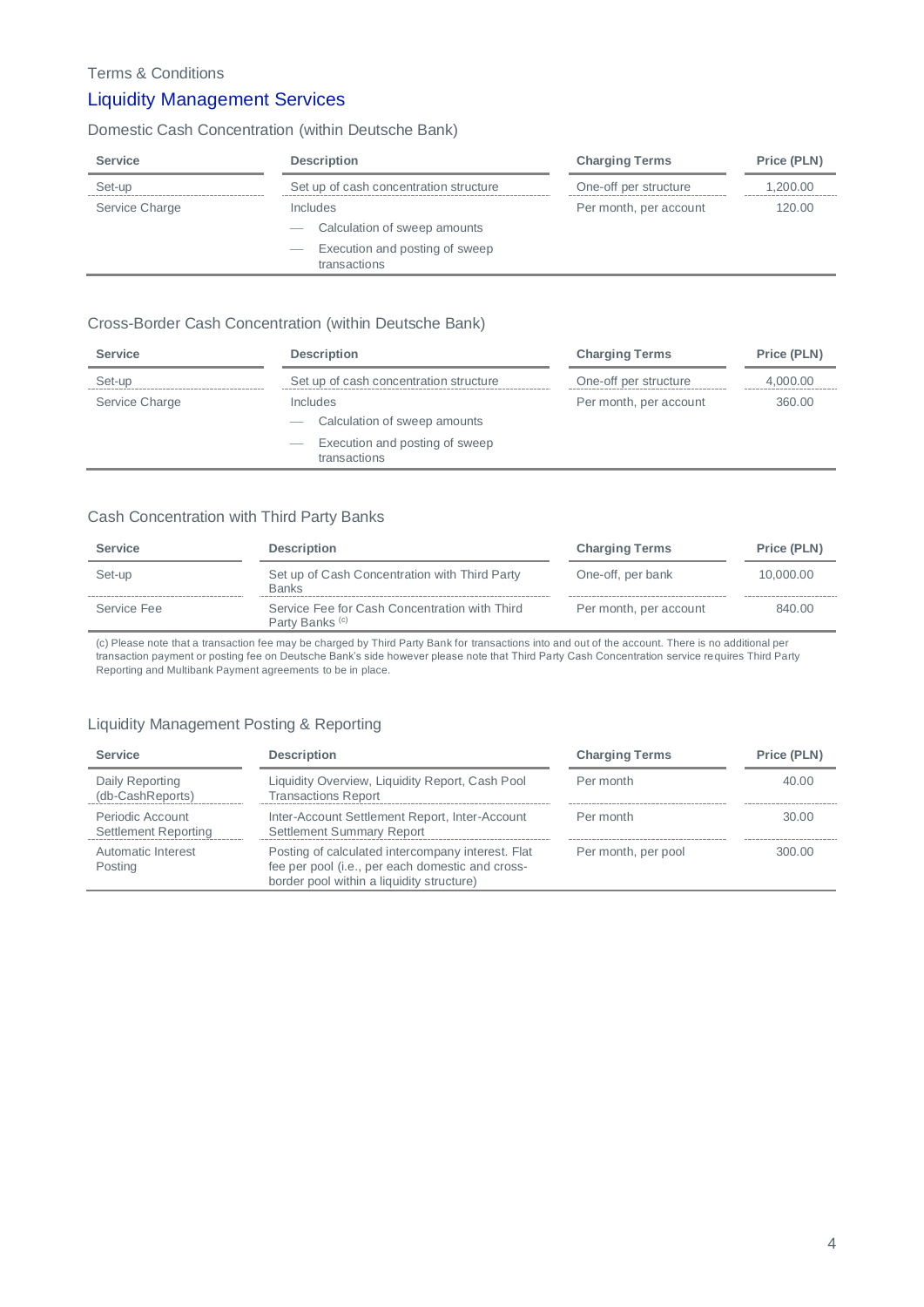### Terms & Conditions

# Payments and Collections

| <b>Service</b>                                           | <b>Charging Terms</b> | Price (PLN) |
|----------------------------------------------------------|-----------------------|-------------|
| Incoming SEPA Transactions                               |                       |             |
| <b>SEPA Credit Transfer Receipt</b>                      | Per unit              | 2.00        |
| SEPA Direct Debit Collection (d)                         | Per unit              | 2.00        |
| <b>Incoming Domestic Transactions</b>                    |                       |             |
| Urgent Receipt (SORBNET)                                 | Per unit              | 2.00        |
| Non-urgent/ACH Receipt (ELIXIR)                          | Per unit              | 2.00        |
| Direct Debit Collection (credit to account)              | Per unit              | 2.00        |
| Incoming SWIFT Transactions                              |                       |             |
| Intracompany Receipt                                     | Per unit              | 20.00       |
| Receipt                                                  | Per unit              | 30.00       |
| <b>Outgoing SEPA Transactions</b>                        |                       |             |
| <b>SEPA Credit Transfer</b>                              | Per unit              | 3.50        |
| <b>SEPA Credit Transfer - Accelerated</b>                | Per unit              | 30.00       |
| SEPA Credit Transfer - Bulk                              | Per unit              | 3.30        |
| SEPA Direct Debit Payment (debit to account)             | Per unit              | free        |
| SEPA Rejected/Returned Direct Debit (d)                  | Per unit              | 20.00       |
| <b>Outgoing Domestic Transactions</b>                    |                       |             |
| Urgent Payment (SORBNET)                                 | Per unit              | 30.00       |
| Non-urgent Payment/ACH (ELIXIR)                          | Per unit              | 3.50        |
| Non-urgent Payment/ACH - Bulked (ELIXIR)                 | Per unit              | 3.30        |
| Book Transfer (within DB Polska)                         | Per unit              | 3.50        |
| Direct Debit Payment (debit to account)                  | Per unit              | free        |
| Rejected/Returned Direct Debit                           | Per unit              | 20.00       |
| <b>Outgoing SWIFT Transactions</b>                       |                       |             |
| Intracompany Payment                                     | Per unit              | 80.00       |
| <b>Urgent Payment</b>                                    | Per unit              | 140.00      |
| Non-urgent Payment                                       | Per unit              | 100.00      |
| <b>Other Payment &amp; Collection Services</b>           |                       |             |
| Direct Debit Payment Mandate (Set-up/Amendment/Deletion) | Per unit              | 10.00       |
| Creditor ID Registration-Fee (Initial Set-up)            | Per unit              | 250.00      |
| db-Collect Service - Set-up                              | One-off               | 250.00      |
| db-Collect Service - Transaction Charge (e)              | Per unit              | 2.50        |

(d) Deutsche Bank reserves the right to pass on to Customer any charges from the debtor bank

(e) The fee includes the incoming non-urgent receipt (ELIXIR) plus the db-Collect surcharge: PLN 0.70

# Cash Services

| <b>Service</b>                                                                         | <b>Charging Terms</b> | Price (PLN)        |
|----------------------------------------------------------------------------------------|-----------------------|--------------------|
| Cash Withdrawal at Partner Banks (local CCY)                                           | Per unit              | 0.55%, Min. 25.00  |
| Cash Withdrawal at Partner Banks (foreign CCY)                                         | Per unit              | 0.55%, Min. 25.00  |
| Initiating a single cardless withdrawal at a Euronet ATM<br>(no transfer fee included) | Per unit              | 8.00               |
| Cash Collection and Delivery via 3rd Party (local CCY)                                 | Per unit              | 0.90%, Min. 100.00 |
| Cash Collection and Delivery via 3rd Party (foreign CCY)                               | Per unit              | 1.00%, Min. 100.00 |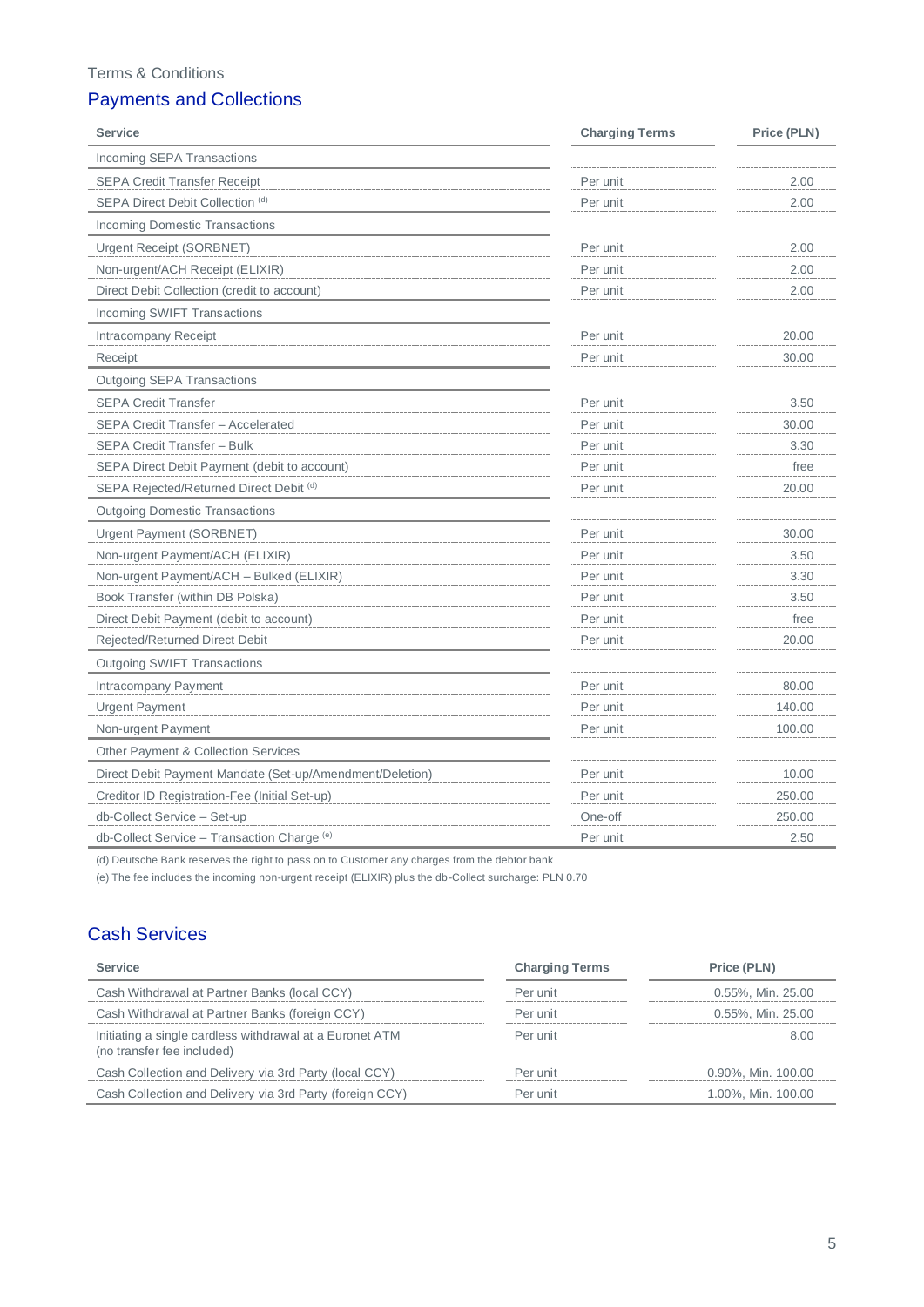### Terms & Conditions

### Additional Services

| <b>Service</b>                                       | <b>Charging Terms</b> | Price (PLN) |
|------------------------------------------------------|-----------------------|-------------|
| <b>Audit Confirmation</b>                            | Per unit              | 1,000.00    |
| Manual Payment (High Risk Media) surcharge           | Per unit              | 600.00      |
| <b>Account Statement Duplicate</b>                   | Per unit              | 40.00       |
| Cancellation, Amendment, Investigation (ELIXIR/SEPA) | Per unit              | 100.00      |
| Cancellation, Amendment, Investigation (SWIFT)       | Per unit              | 200.00      |
| Value Date Adjustment                                | Per unit              | 200.00      |
| <b>Payment Confirmation</b>                          | Per unit              | 100.00      |
| Bank Inquiry/Information/Opinion/Confirmation        | Per unit              | 200.00      |
| Repair / Non-STP Fee                                 | Per unit              | 60.00       |
| Guaranteed OUR (GOUR) Charge                         | Per unit              | EUR 30.00   |
| Postal Charge                                        | Per unit              | 5.00        |
| Postal Charge (courier)                              | Per unit              | 50.00       |
| Account Blocking by 3 <sup>rd</sup> Party            | One off / Per month   | 200.00      |
| <b>Other Service Charge</b>                          | Per hour              | 150.00      |

# Services related to interest rates on account

| Usługa                                              | Podstawa pobrania                             | Cena (PLN)                                                                                                                                                |
|-----------------------------------------------------|-----------------------------------------------|-----------------------------------------------------------------------------------------------------------------------------------------------------------|
| Increased interest on account - Set-up              | One-Off, per account                          | 100.00                                                                                                                                                    |
| Increased interest on account - Service fee         | Per month, per account                        | 50.00                                                                                                                                                     |
| $O/N$ deposit $-$ Set-up                            | One-Off, per account                          | 150.00                                                                                                                                                    |
| O/N deposit – Service fee                           | Per month, per account                        | 50.00                                                                                                                                                     |
| Interest rates on current account credit facilities | Per month                                     | In accordance with Schedule of<br>interest rates for unauthorized debit<br>balance on current account<br>(available on<br>https://country.db.com/poland/) |
| Unauthorized debit on account                       | On negative amount on<br>last<br>day of month | 0.04%                                                                                                                                                     |
| Additional fee on high balance on accounts          | Per month                                     | In accordance with List of fees on<br>balances on accounts held at<br>Deutsche Bank Polska S.A.<br>(available on<br>https://country.db.com/poland/)       |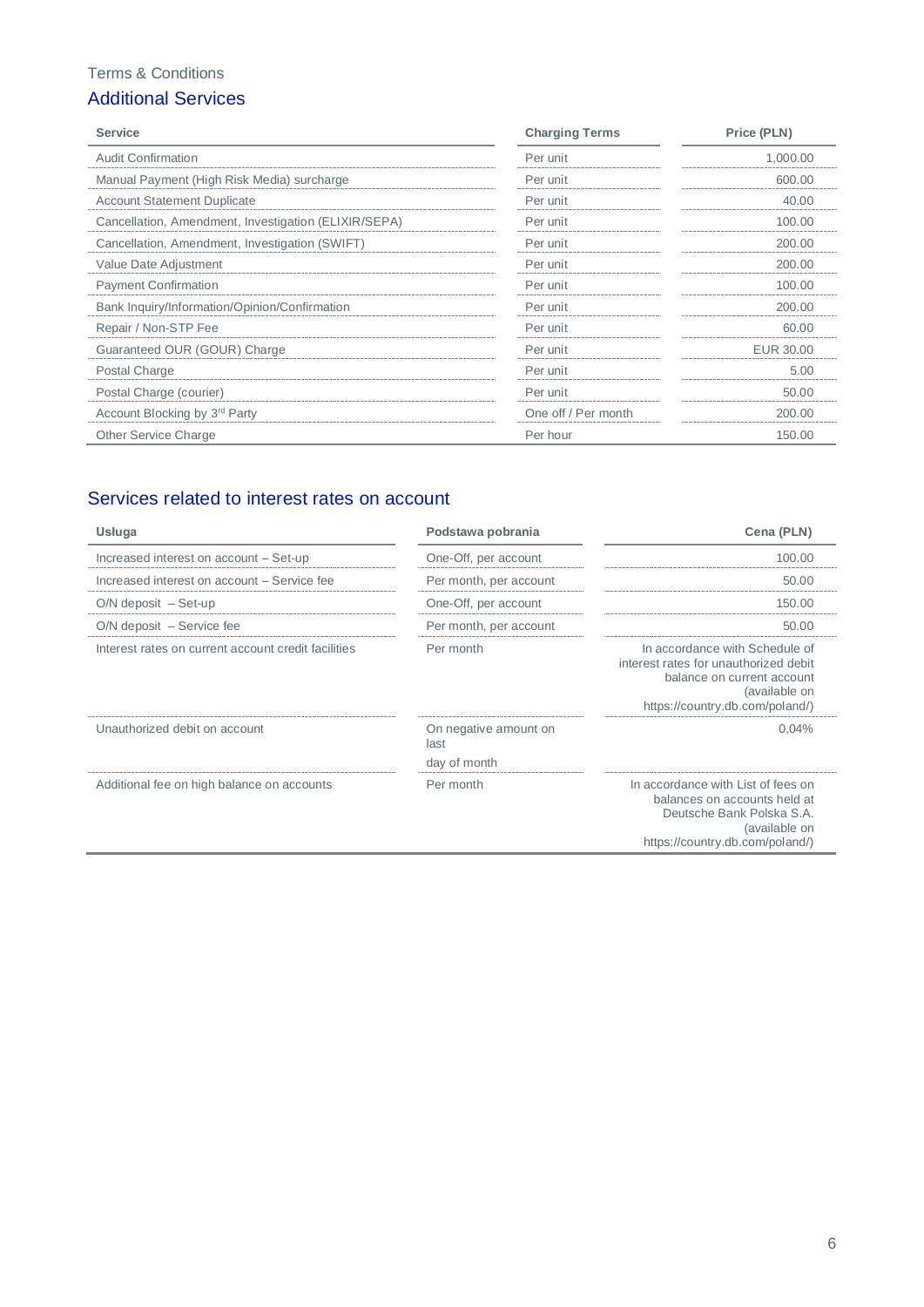# <span id="page-7-0"></span>3 Access channels

# Cash Manager

| <b>Service</b>                         | <b>Description</b>                                                                               | <b>Charging Terms</b>  | Price (EUR) |
|----------------------------------------|--------------------------------------------------------------------------------------------------|------------------------|-------------|
| Set-up                                 | Set-up of                                                                                        | One-off, per domain    | 750.00      |
|                                        | Electronic Banking portal                                                                        |                        |             |
|                                        | Accounts within portal                                                                           |                        |             |
|                                        | Administrator users for Customer Self<br>Administration ("CSA")                                  |                        |             |
|                                        | Remote training for CSA Administrators                                                           |                        |             |
| Service Charge                         | System Maintenance and Helpdesk                                                                  | Per month, per country | 200.00      |
|                                        | Includes                                                                                         |                        |             |
|                                        | One domain                                                                                       |                        |             |
|                                        | Unlimited number of entities, local accounts,<br>and users                                       |                        |             |
|                                        | User self-administration via User Manager<br>app including maintenance of administrator<br>users |                        |             |
|                                        | Maintenance of users by the bank where<br>required due to banking service regulations            |                        |             |
|                                        | Retention of account information for 390<br>days                                                 |                        |             |
| Service Charge<br>(Additional Domains) | For separate domains established at the request<br>of Customer                                   | Per month, per domain  | 200.00      |

# Host-to-Host (db-direct Connect)

| <b>Service</b> | <b>Description</b>                                           | <b>Charging Terms</b> | Price (EUR) |
|----------------|--------------------------------------------------------------|-----------------------|-------------|
| Set-up         | Setup fee for link, service includes:                        | One-off               | 10,000.00   |
|                | Project management                                           |                       |             |
|                | Service administration                                       |                       |             |
|                | Connectivity testing                                         |                       |             |
|                | Live ("penny") testing                                       |                       |             |
| Service Charge | Support Maintenance, service includes:                       | Per month, per link   | 250.00      |
|                | 24/7 support<br>_                                            |                       |             |
|                | Platform maintenance and updates<br>$\overline{\phantom{a}}$ |                       |             |

### db-Quick Connector

| <b>Service</b> | <b>Description</b>                                                     | <b>Charging Terms</b> | Price (EUR) |
|----------------|------------------------------------------------------------------------|-----------------------|-------------|
| Set-up         | Includes:                                                              | One-off               | 1,500.00    |
|                | Software license                                                       |                       |             |
|                | Set-up for the chosen access channel<br>_                              |                       |             |
|                | Remote support for software installation on<br>--<br>Customer's server |                       |             |
|                | Connectivity testing                                                   |                       |             |
| Service Charge | Support Maintenance, service includes:                                 | Per month             | 50.00       |
|                | Support<br>_                                                           |                       |             |
|                | Software updates<br>_                                                  |                       |             |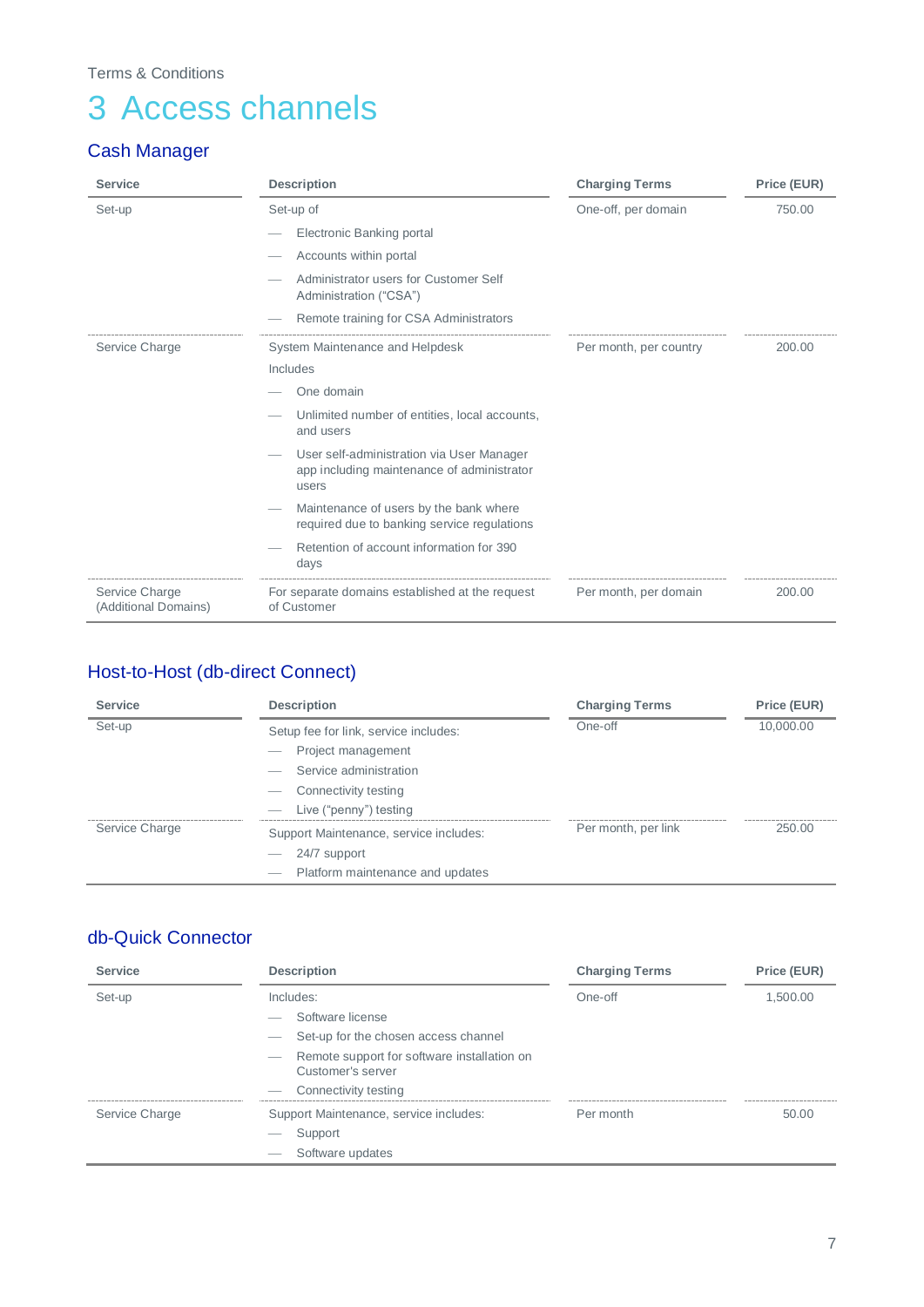# Cash Inquiry

| <b>Service</b> | <b>Description</b>              | <b>Charging Terms</b> | <b>Price</b> |
|----------------|---------------------------------|-----------------------|--------------|
| Set-up         | Set-up of Cash Inquiry          | One-off               | tree         |
| Service Charge | Service Charge for Cash Inquiry | Per month             | tree         |

# **EBICS**

| <b>Service</b> | <b>Description</b>                                  | <b>Charging Terms</b>    | Price (PLN) |
|----------------|-----------------------------------------------------|--------------------------|-------------|
| Set-up         | Initial set-up of basic EBICS service               | One-off                  | 3,000.00    |
| Set-up         | Contract / Setup changes                            | Per change               | 140.00      |
| Service Charge | Maintenance and helpdesk for basic EBICS<br>service | Per month, per client-ID | 150.00      |

# Authorisation Devices

| <b>Service</b>                          | <b>Description</b>                                                              | <b>Charging Terms</b> | Price (EUR) |
|-----------------------------------------|---------------------------------------------------------------------------------|-----------------------|-------------|
| DB Secure Authenticator<br>- Soft Token | Smartphone App (iOS or Android) for secure log-<br>in and payment authorisation | n/a                   | free        |
| DB Secure Authenticator<br>- Hard Token | In case a smartphone or the app are not to be<br>used                           | One-off per unit      | 32.00       |

# Training and support

| <b>Service</b>                  | <b>Description</b>                                                          | <b>Charging Terms</b> | Price (PLN) |
|---------------------------------|-----------------------------------------------------------------------------|-----------------------|-------------|
| Remote training /<br>support    | Via WebEx or similar screen-share service                                   | Per hour              | 600.00      |
| On-site training / support      | In case that screen-share service cannot be used<br>or on Customer's demand | Per hour              | 600.00      |
| Preparation and travel<br>costs | Surcharge to on-site training                                               | $One-off$             | At cost     |
| Set-up                          | Contract / Setup changes                                                    | Per change            | 140.00      |
| Format test                     | Testing of data interchange file formats                                    | One-off / per format  | 2000,00     |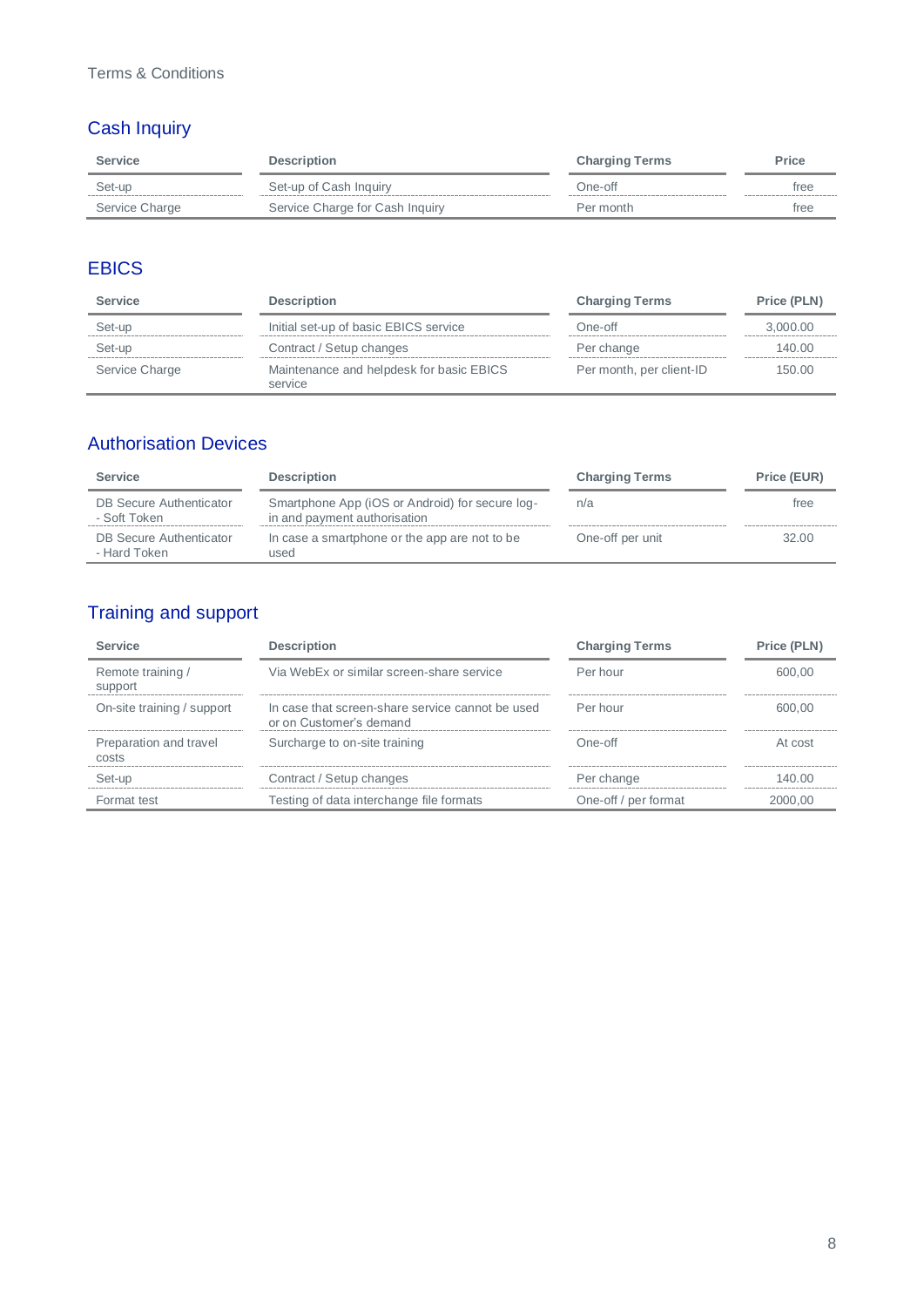# <span id="page-9-0"></span>4 Cut-Off Times, Value Dates

Transactions initiated by Customer

| <b>Transaction Type</b>                                 | Instructions<br>received by<br><b>Deutsche Bank</b> | <b>Booking Date on</b><br>Customer's<br>Account | Value Date on<br>Customer's<br><b>Account</b> | <b>Credit / Debit</b><br>Value at<br>Counterparty<br><b>Bank</b> |
|---------------------------------------------------------|-----------------------------------------------------|-------------------------------------------------|-----------------------------------------------|------------------------------------------------------------------|
| Payments                                                |                                                     |                                                 |                                               |                                                                  |
| <b>SEPA Credit Transfer</b><br>(Standard)               | D before $15:30$                                    | D                                               | D                                             | $D+1$                                                            |
| <b>SEPA Credit Transfer</b><br>(Accelerated)            | D before 13:00                                      | D                                               | D                                             | D                                                                |
| Domestic ACH (Poland                                    |                                                     |                                                 |                                               |                                                                  |
| Single booking                                          | D before $14:00$                                    | D                                               | D                                             | D                                                                |
| <b>Bulk booking</b>                                     | D before 10:30                                      | D                                               | D                                             | D                                                                |
| <b>Urgent Domestic (RTGS)</b><br>Payment <sup>(f)</sup> | D before $14:00$                                    | D                                               | D                                             | D                                                                |
| <b>Urgent Cross-Border</b><br>Transfer (PLN)            | D before $12:00$                                    | D                                               | D                                             | D                                                                |
| Non-urgent Cross-Border<br>Transfer (PLN)               | D before 12:00                                      | D                                               | D                                             | $D+1$                                                            |
| Collections                                             |                                                     |                                                 |                                               |                                                                  |
| <b>SEPA Direct Debit</b>                                | D-1 before 13:00                                    | $D-1$                                           | D                                             | D                                                                |
| <b>Domestic Direct Debit</b>                            | D before 15:30                                      | $D+1$                                           | $D+1$                                         | $D+1$                                                            |

(f) For domestic payments above PLN 1 million, usage of the RTGS clearing system (Sorbnet) is mandatory

#### Transactions initiated by Customer's Counterparties

| <b>Transaction Type</b>          | <b>Instructions received by Deutsche</b><br><b>Bank</b> | Value Date on Customer's<br>Account |
|----------------------------------|---------------------------------------------------------|-------------------------------------|
| Payments                         |                                                         |                                     |
| <b>SEPA Direct Debit</b>         | $D-1$                                                   |                                     |
| Domestic Direct Debit (PLN)      |                                                         |                                     |
| Receivables                      |                                                         |                                     |
| SEPA Credit Transfer (any type)  |                                                         | D                                   |
| Domestic ACH (PLN)               |                                                         | D                                   |
| Urgent Domestic (RTGS) Payment   |                                                         | n                                   |
| Cross-Border Transfer (PLN, EUR) |                                                         |                                     |

D – represents a business day. The cut-off times are expressed in Central European Time. The cut-off times for electronic instructions are valid exclusively for fully structured payment instructions delivered electronically, requiring no manual intervention or corrections from Deutsche Bank. Repaired instructions and all instructions received after this cut-off time will be handled with a reasonable effort. Cut off times presented apply to EEG currencies and USD, in respect to other currencies, especially exotic ones other cut off times published on banks web page may apply.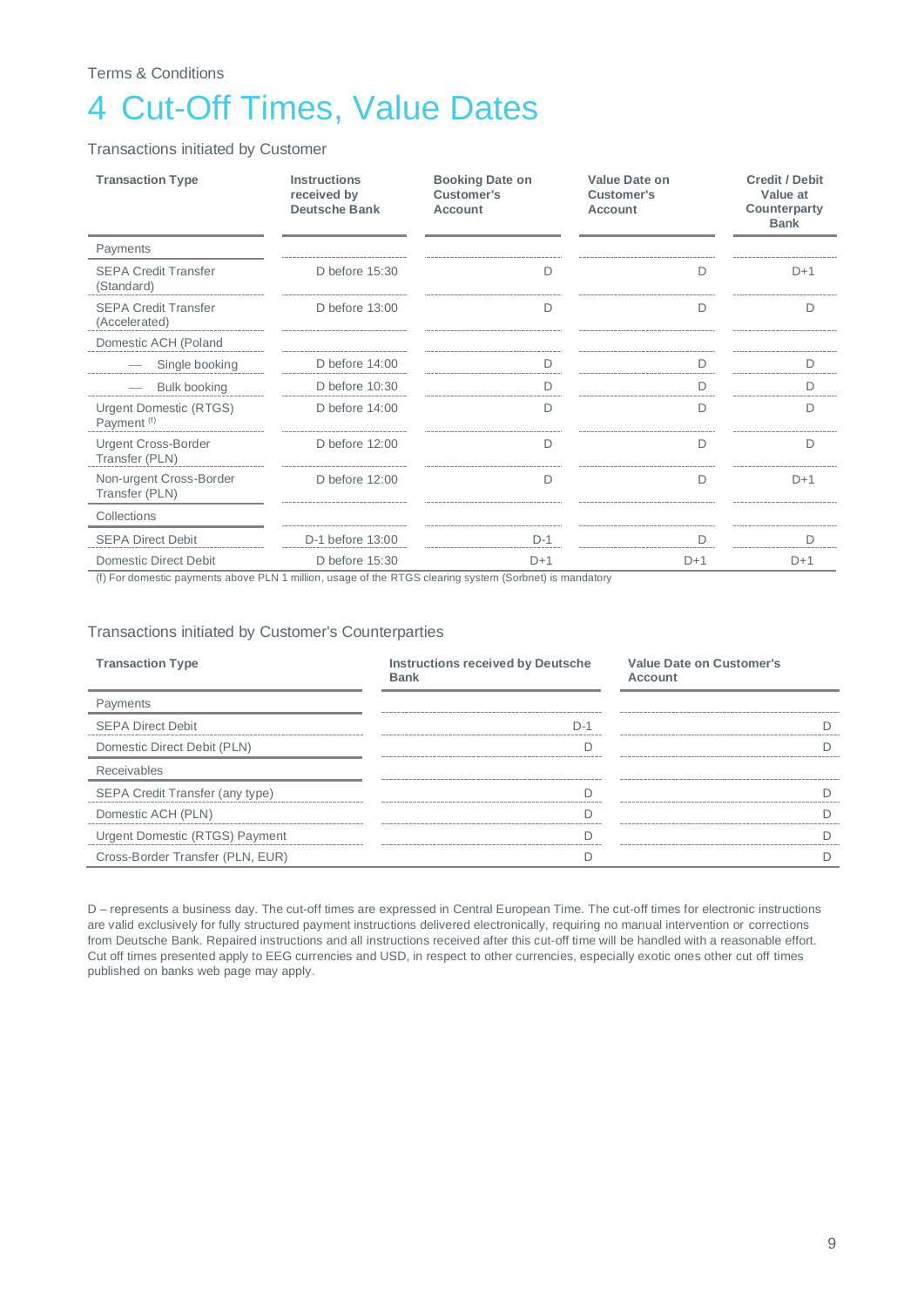# <span id="page-10-0"></span>5 Documentary and Credit Services

### Letters of Credit / Collections

### Export Letter of Credit

| <b>Service</b>                                                                                | <b>Charging Terms</b> | Price (PLN)                       |
|-----------------------------------------------------------------------------------------------|-----------------------|-----------------------------------|
| Pre-advice                                                                                    | Per unit              | 500.00                            |
| Advice or forwarding the L/C to another bank for handling                                     | Per unit              | 0,2% min 500.00                   |
|                                                                                               |                       | max 1600.00                       |
| Acceptance of documents                                                                       | Per unit              | 0,15% min. 500.00                 |
| Confirmation commission / deferred payment commission for<br>confirmed L/Cs                   | Per unit              | As agreed, on<br>individual basis |
| Maturity control of deferred payment for non-confirmed L/Cs                                   | Per unit              | 500.00                            |
| Amendment                                                                                     | Per unit              | 500.00                            |
| Commission for transfer of L/C                                                                | Per unit              | 0,5% min 500.00                   |
| Assignment of proceeds                                                                        | Per unit              | 500.00                            |
| Transfer of funds received under L/C to another bank                                          | Per unit              | 500.00                            |
| Pre-checking of documents                                                                     | Per each set          | 500.00                            |
| Preparation of draft of new L/C or L/C amendment (charged on the day<br>of draft preparation) | Per unit              | 500.00                            |
| Transaction report prepared by the bank                                                       | Per unit              | 200.00                            |
| SWIFT charges                                                                                 | Per message           | 50.00                             |

#### Export Collection

| <b>Service</b>                                                                                                                          | <b>Charging Terms</b> | Price (PLN)     |
|-----------------------------------------------------------------------------------------------------------------------------------------|-----------------------|-----------------|
| Collection handling                                                                                                                     | Per unit              | 0,3% min 500.00 |
| Transfer of funds received under export collection to another bank                                                                      | Per unit              | 500.00          |
| Cancellation of collection, dispatch of documents without payment,<br>delivery of returned documents back to the seller without payment | Per unit              | 500.00          |
| Amendment                                                                                                                               | Per unit              | 500.00          |
| Transaction report prepared by the bank                                                                                                 | Per unit              | 200.00          |
| SWIFT charges                                                                                                                           | Per message           | 50.00           |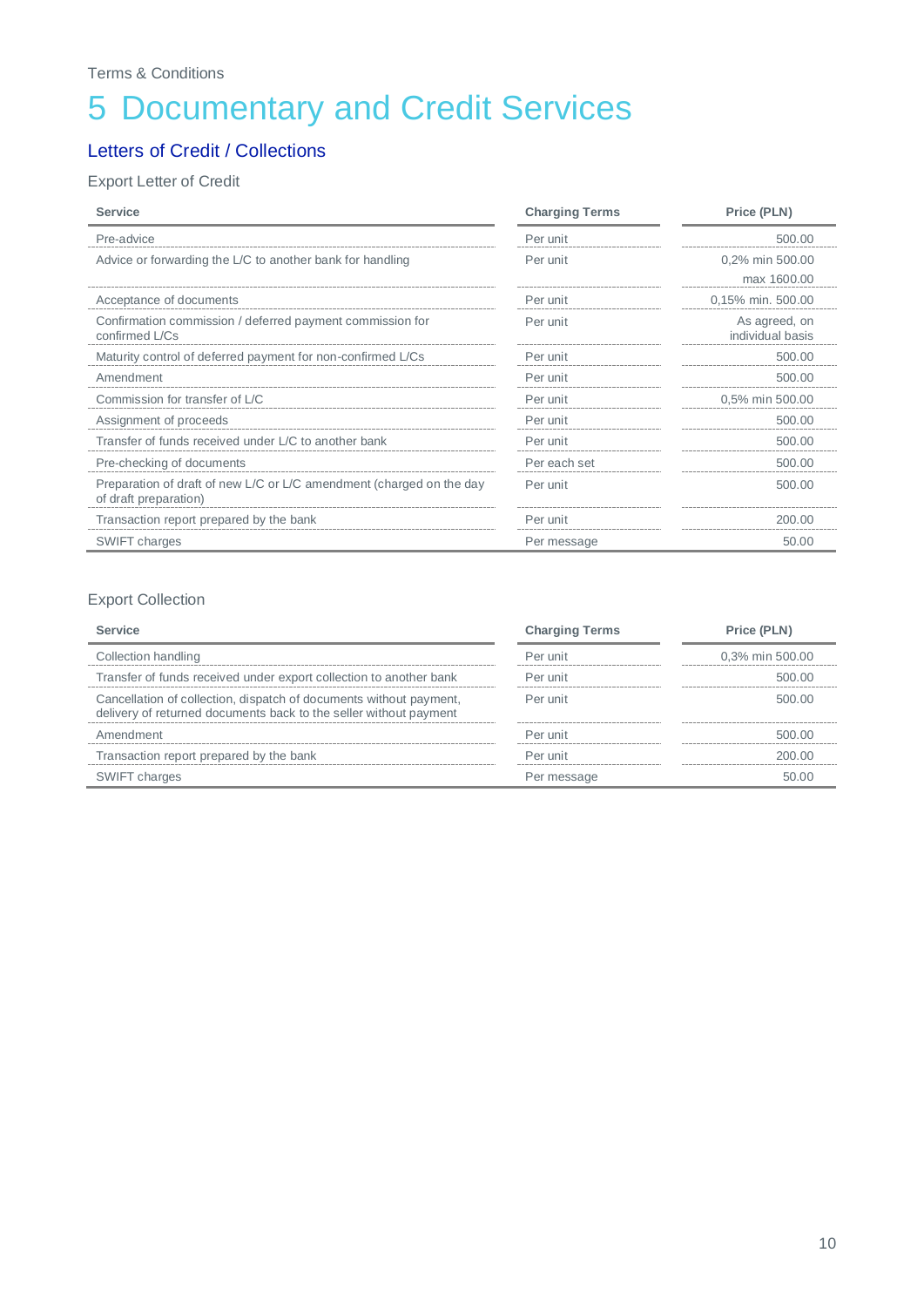### Import Letter of Credit

| <b>Service</b>                                                                           | <b>Charging Terms</b> | Price (PLN)                       |
|------------------------------------------------------------------------------------------|-----------------------|-----------------------------------|
| Pre-advice                                                                               | Per unit              | 500.00                            |
| L/C request placed in paper-form (not via electronic banking)                            | Per unit              | 200.00                            |
| Cancellation of L/C request                                                              | Per unit              | 200.00                            |
| <b>Issuance</b>                                                                          | Per unit              | As agreed, on<br>individual basis |
| Acceptance and handling of documents                                                     | Per unit              | 0,3% min 500.00                   |
| Deferred payment commission                                                              | Per unit              | As agreed, on<br>individual basis |
| Amendment                                                                                | Per unit              | 500.00                            |
| Cancellation or write-off of unused balance when balance exceeds L/C<br>amount tolerance | Per unit              | 200.00                            |
| Assignment of rights under L/C                                                           | Per unit              | 1000.00                           |
| Transaction report prepared by the bank                                                  | Per unit              | 200.00                            |
| <b>SWIFT charges</b>                                                                     | Per message           | 50.00                             |

### Import Collection

| <b>Service</b>                                                               | <b>Charging Terms</b> | Price (PLN)     |
|------------------------------------------------------------------------------|-----------------------|-----------------|
| Collection commission                                                        | Per unit              | 0.2% min 500.00 |
| Amendment                                                                    | Per unit              | 500.00          |
| Assignment of receipt of goods or a bank endorsement of freight<br>documents | Per unit              | 500.00          |
| Release of documents without payment                                         | Per unit              | 500.00          |
| Transaction report prepared by the bank                                      | Per unit              | 200.00          |